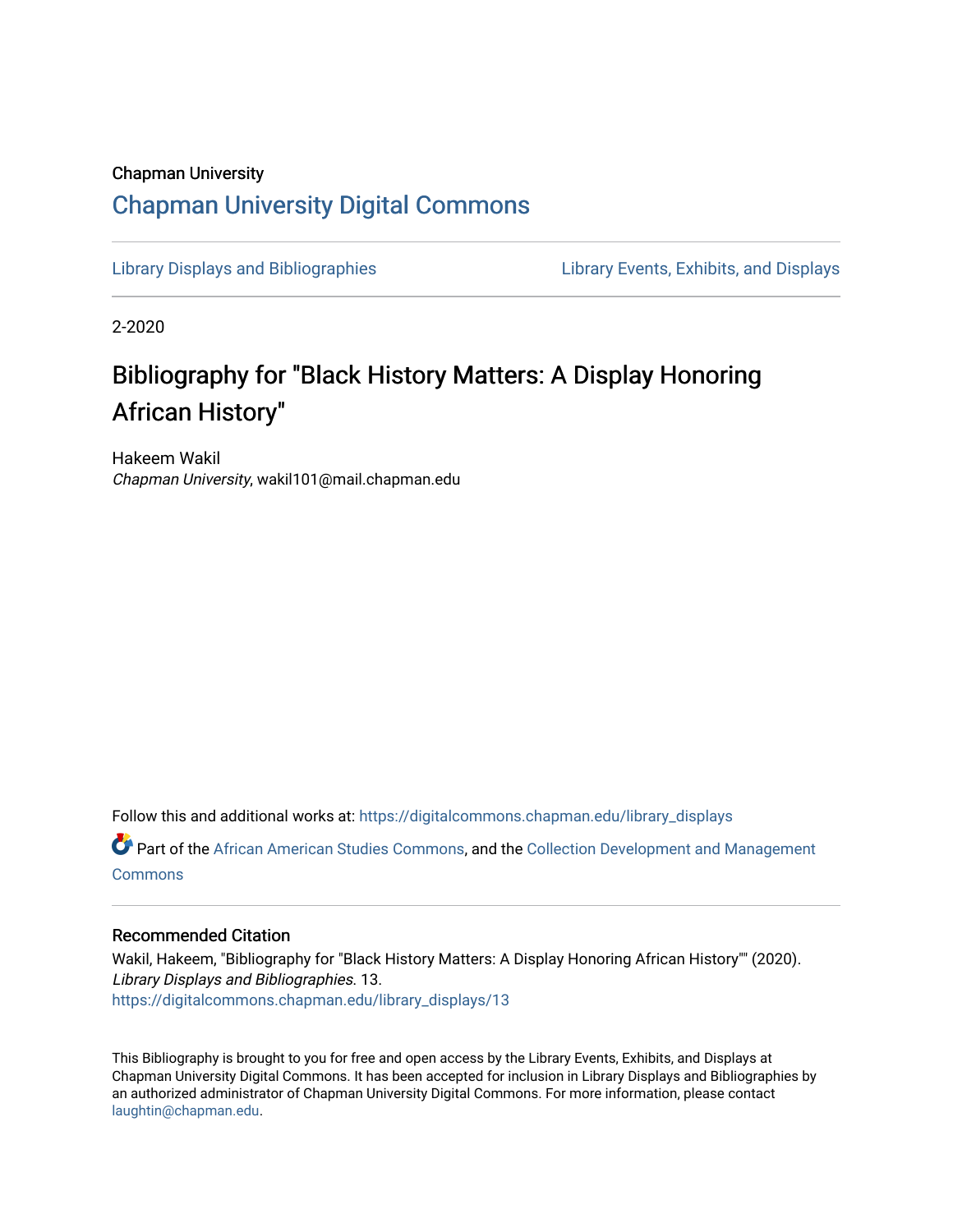### *Black History Matters: A Display Honoring African History*

*Curated by Hakeem Wakil, '20*

#### *African leaders : Amilcar Cabral and Frantz Fanon (DVD)*

2<sup>nd</sup> Floor Humanities Library DVD's Call Number: DT30 .A384 2010

#### *African women's movements : transforming political landscapes*

Aili Mari Tripp 2<sup>nd</sup> Floor Social Sciences Library Call Number: HQ1788 .A5765 2009

#### *Africa's liberation : the legacy of Nyerere*

Chambi Chachage and Annar Cassam 2<sup>nd</sup> Floor Humanities Library Call Number: DT448.2 .A37 2010

#### *The archaeology of ancient Eritrea*

Peter R. Schmidt, Matthew C. Curtis, and Zelalem Teka 2<sup>nd</sup> Floor Humanities Library Call Number: DT393.35 .A73 2008

#### *Ashanti to Zulu : African traditions*

Margaret Musgrove, pictures by Leo and Diane Dillon 3<sup>rd</sup> Floor Education Library Call Number: GN645 .M87 1980

#### *The assassination of Herbert Chitepo : texts and politics in Zimbabwe*

Luise White 2<sup>nd</sup> Floor Humanities Library Call Number: DT2984.C56 W48 200

#### *The assassination of Lumumba*

Ludo de Witte 2<sup>nd</sup> Floor Humanities Library Call Number: DT658.22 .W58 2002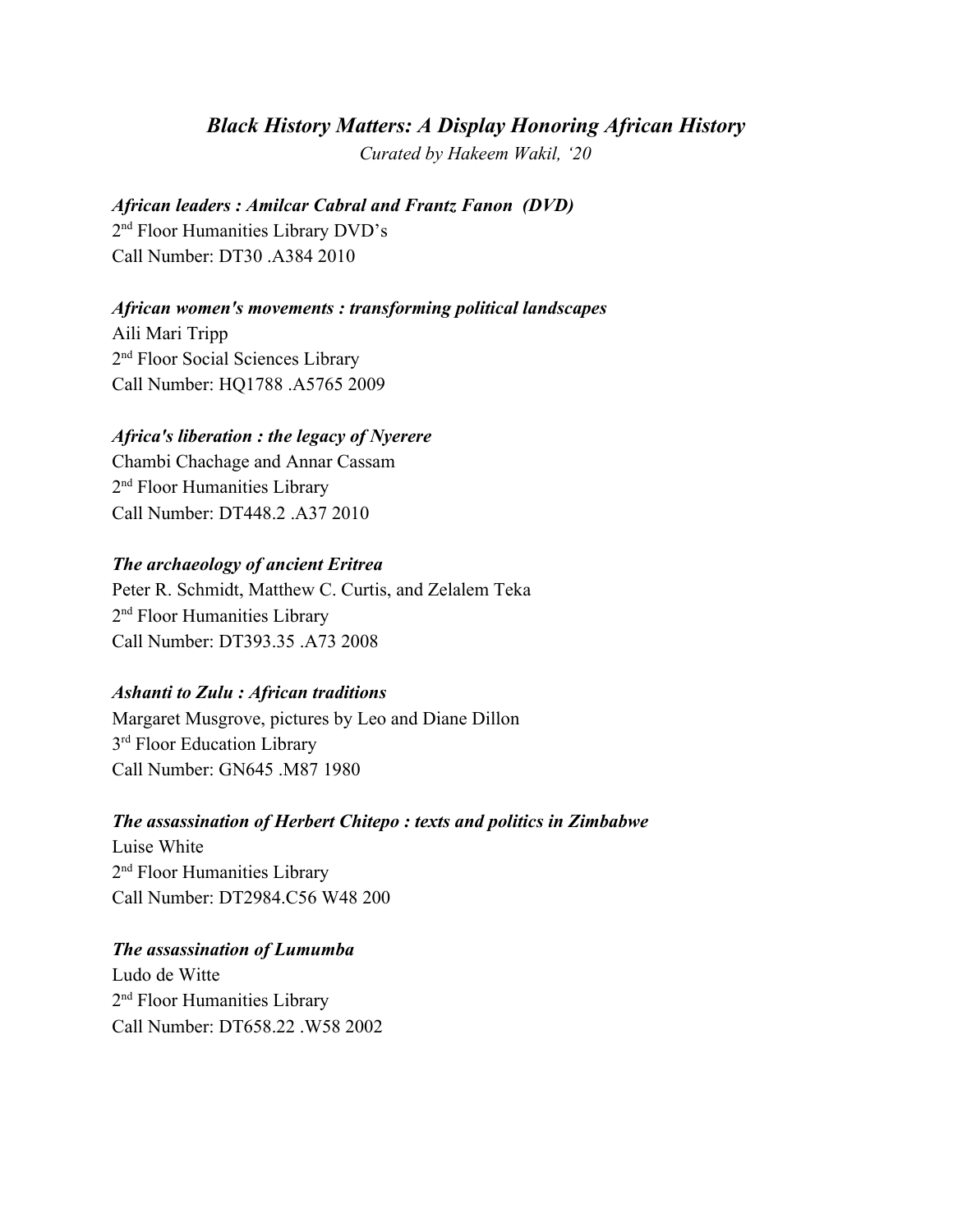*The birth of a new South Africa* T.R.H. Davenport 2<sup>nd</sup> Floor Humanities Library Call Number: DT1974 .D38 1998

#### *Black Africa; its peoples and their cultures today*

John Middleton 2<sup>nd</sup> Floor Humanities Library Call Number: DT351 M48 1970

## *Black power; a record of reactions in a land of pathos*

Richard Wright 2<sup>nd</sup> Floor Humanities Library Call Number: DT511 W7 1954

# *Camp de Thiaroye (DVD)*

Ousmane Sembene, Thierno Faty Sow 3<sup>rd</sup> Floor Film/TV Library DVD's Call Number: PN1997 .C3387 2008

#### *Chaka the Zulu*

Thomas Mofolo 2<sup>nd</sup> Floor Humanities Library Call Number: DT878.Z9 M6 1949

# *The Congo from Leopold to Kabila : a people's history*

Georges Nzongola-Ntalaja 2<sup>nd</sup> Floor Humanities Library Call Number: DT658 .N96 2002

# *Coups from below : armed subalterns and state power in West Africa*

Jimmy D. Kandeh 2<sup>nd</sup> Floor Social Sciences Library Call Number: JQ2998.A38 C584 2004

#### *Desert flower*

Waris Dirie 2<sup>nd</sup> Floor Social Sciences Library Call Number: HQ1236.5.S58 D57 1998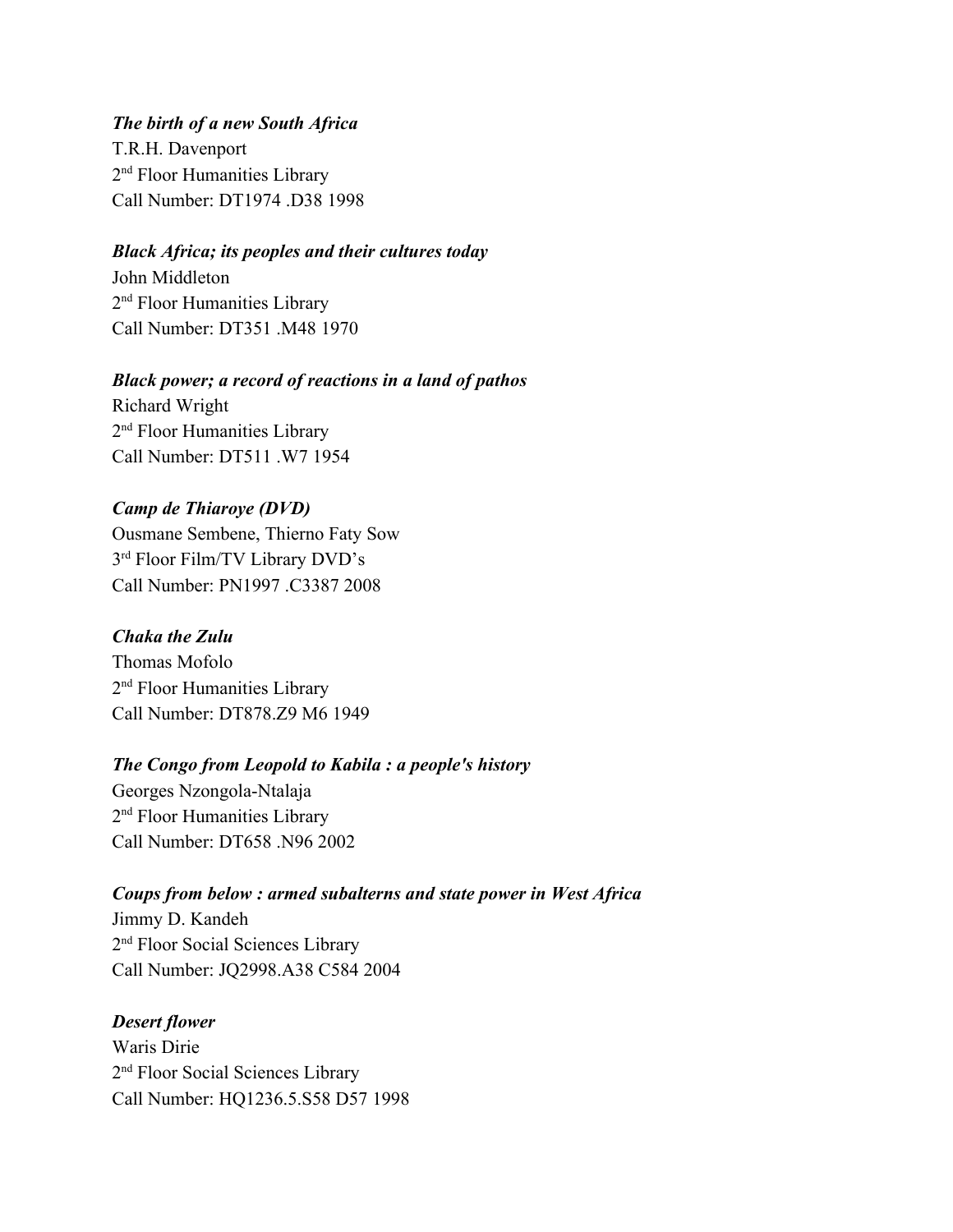#### *Facing Mount Kenya : the tribal life of the Gikuyu*

Jomo Kenyatta 2<sup>nd</sup> Floor Humanities Library Call Number: DT433.545.K55 K46 1965

#### *Ghana : recurrence and change in a post-independence African state*

Akwasi P. Osei 2<sup>nd</sup> Floor Humanities Library Call Number: DT512 075 1999

### *Hatchepsut : the female pharaoh*

Joyce Tyldesley 2<sup>nd</sup> Floor Humanities Library Call Number: DT87 15 T95 1996

# *Have you heard from Johannesburg : the complete series (DVD)*

Connie Field 2<sup>nd</sup> Floor Humanities Library DVD's Call Number: DT1970 .H394 2010 v.5

### *A history of Ethiopia*

Harold G. Marcus 2<sup>nd</sup> Floor Humanities Library Call Number: DT381 M33 1994

#### *A history of the Maghrib*

Jamil M. Abun-Nasr 2<sup>nd</sup> Floor Humanities Library Call Number: DT194 A23 1975

# *How far we slaves have come! : South Africa and Cuba in today's world* Nelson Mandela, Fidel Castro

2<sup>nd</sup> Floor Humanities Library Call Number: DT1805.C9 M36 2014

#### *An introduction to the history of East Africa*

Zoe Marsh & G. W. Kingsnorth 2<sup>nd</sup> Floor Humanities Library Call Number: DT365 M35 1965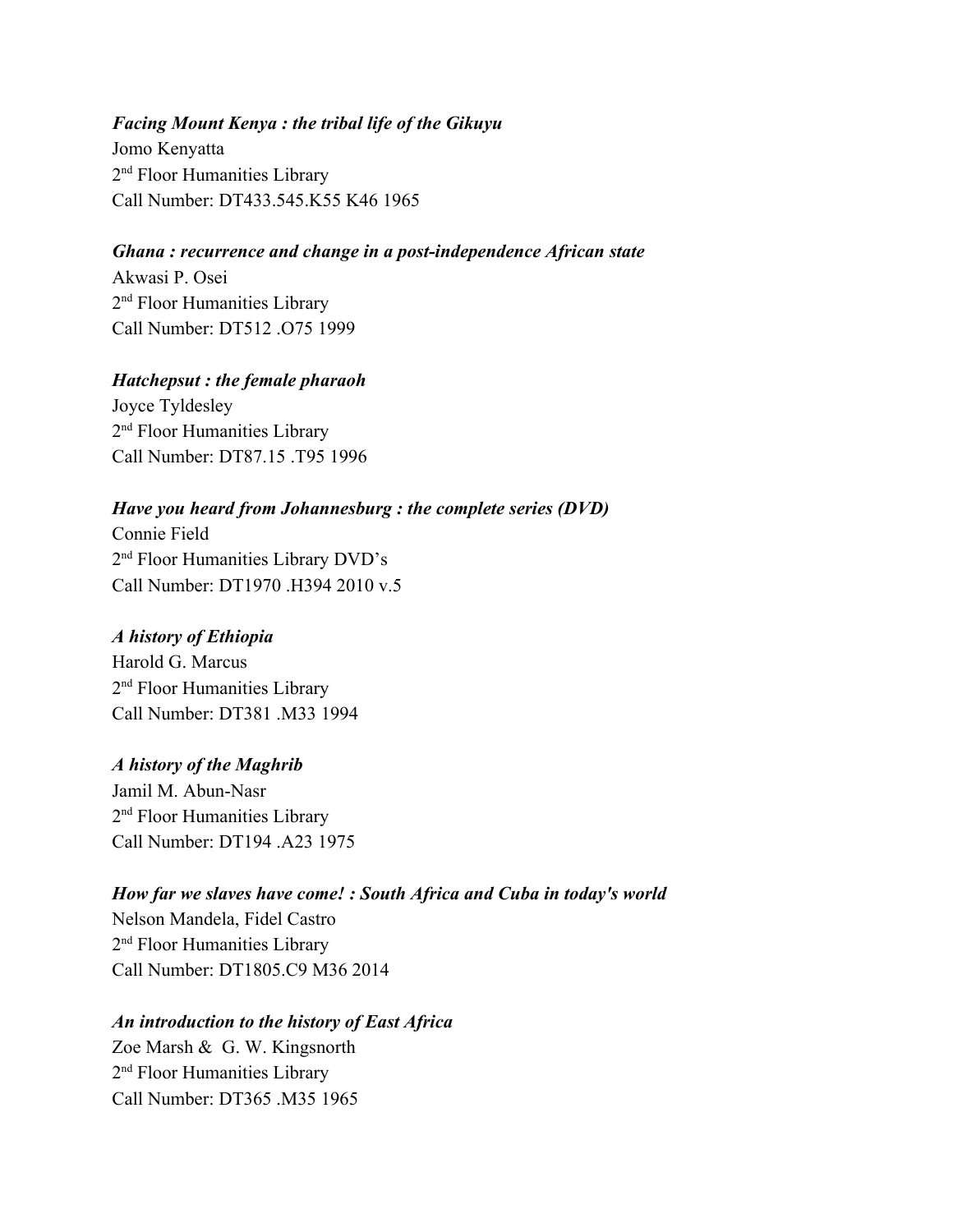*Liberian women peacemakers : fighting for the right to be seen, heard and counted.* 2<sup>nd</sup> Floor Humanities Library Call Number: DT636.5 .L528 2004

#### *Lives of courage : women for a new South Africa*

Diana E.H. Russell 2<sup>nd</sup> Floor Social Sciences Library Call Number: HQ1236.5.S6 R87 1991

#### *Mau Mau & nationhood : arms, authority & narration*

E.S. Atieno 2<sup>nd</sup> Floor Humanities Library Call Number: DT433.577 .M36 2003

#### *A modern history of the Somali : nation and state in the Horn of Africa*

I.M. Lewis 2<sup>nd</sup> Floor Humanities Library Call Number: DT403 1.395 2002

#### *Mozambique : the revolution under fire*

Joseph Hanlon 2<sup>nd</sup> Floor Humanities Library Call Number: DT463.5 .H36 1984

#### *Nada's Revolution (DVD)*

Claudia Lisboa 2<sup>nd</sup> Floor Humanities Library DVD's Call Number: DT107 87 N33 2014

#### *No easy walk to freedom*

Nelson Mandela, forward by Ruth First 2<sup>nd</sup> Floor Humanities Library Call Number: DT763 M35 1965b

# *Ousmane Sembene : dialogues with critics and writers*

Samba Gadjigo 3 rd Floor Film/TV Library Call Number: PN1998.3.S397 O88 1993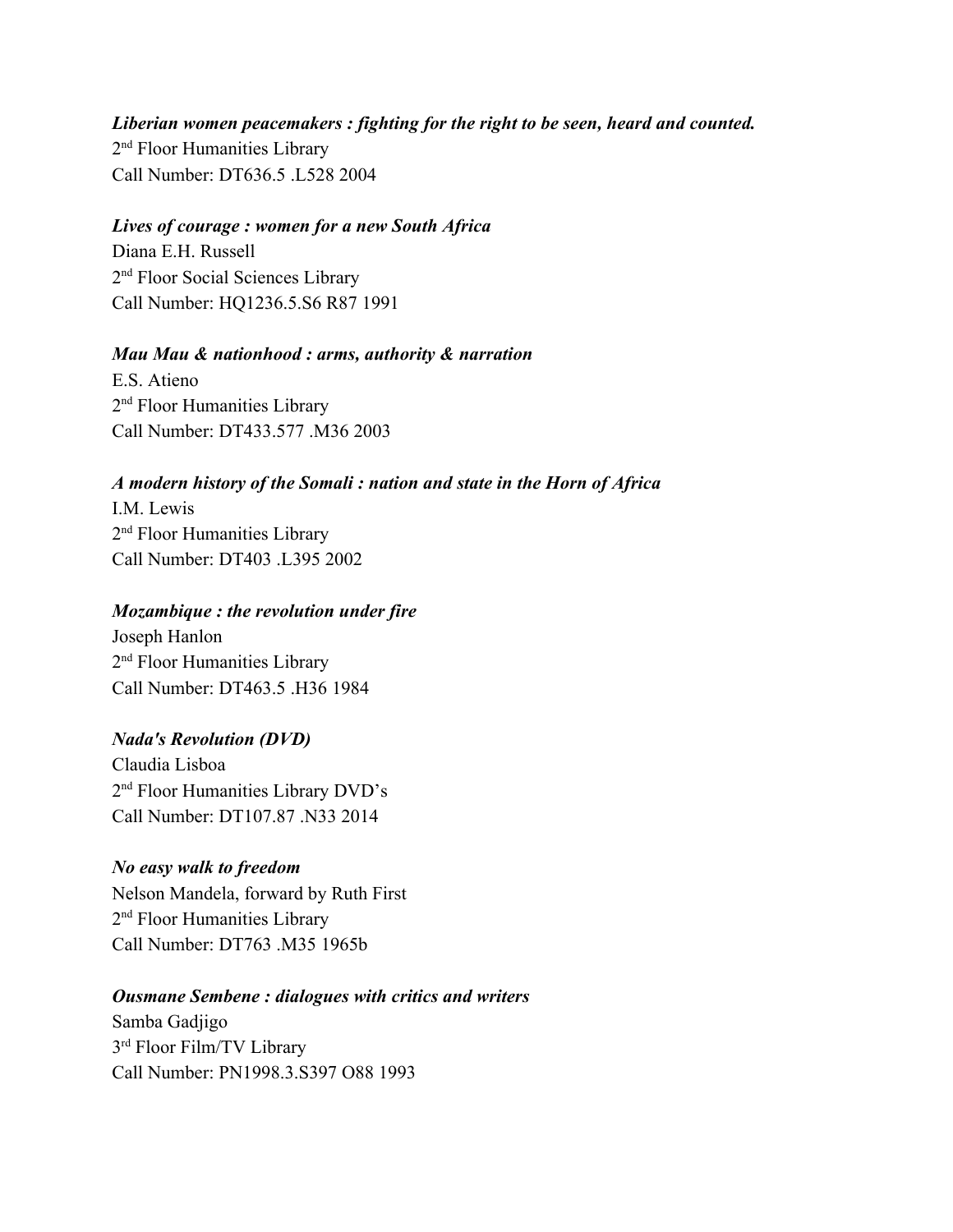*A political history of the Tigray People's Liberation Front (1975-1991) : revolt, ideology and mobilisation in Ethiopia* Aregawi Berhe 2<sup>nd</sup> Floor Humanities Library Call Number: DT382 3 B47 2009

#### *The reign of Cleopatra*

Stanley M. Burstein 2<sup>nd</sup> Floor Humanities Library Call Number: DT92.7 .B87 2004

#### *The rise & fall of the Zulu nation*

John Laband 2<sup>nd</sup> Floor Humanities Library Call Number: DT2400.Z85 L32 1998

#### *The South Africa reader : history, culture, politics*

Clifton Crais and Thomas V. McClendon 2<sup>nd</sup> Floor Humanities Library Call Number: DT1719 .S675 2014

#### *South Africa's suspended revolution : hopes and prospects*

Adam Habib 2<sup>nd</sup> Floor Social Sciences Library Call Number: JQ1981 .H34 2013

# *Strike a woman, strike a rock : fighting for freedom in South Africa*

Barbara Hutmacher MacLean 2<sup>nd</sup> Floor Humanities Library Call Number: DT1948 .M33 2004

# *Telling stories, making histories : women, words, and Islam in nineteenth-century Hausaland and the Sokoto Caliphate* Mary Wren Bivins 2<sup>nd</sup> Floor Humanities Library Call Number: DT515.45.H38 B58 2007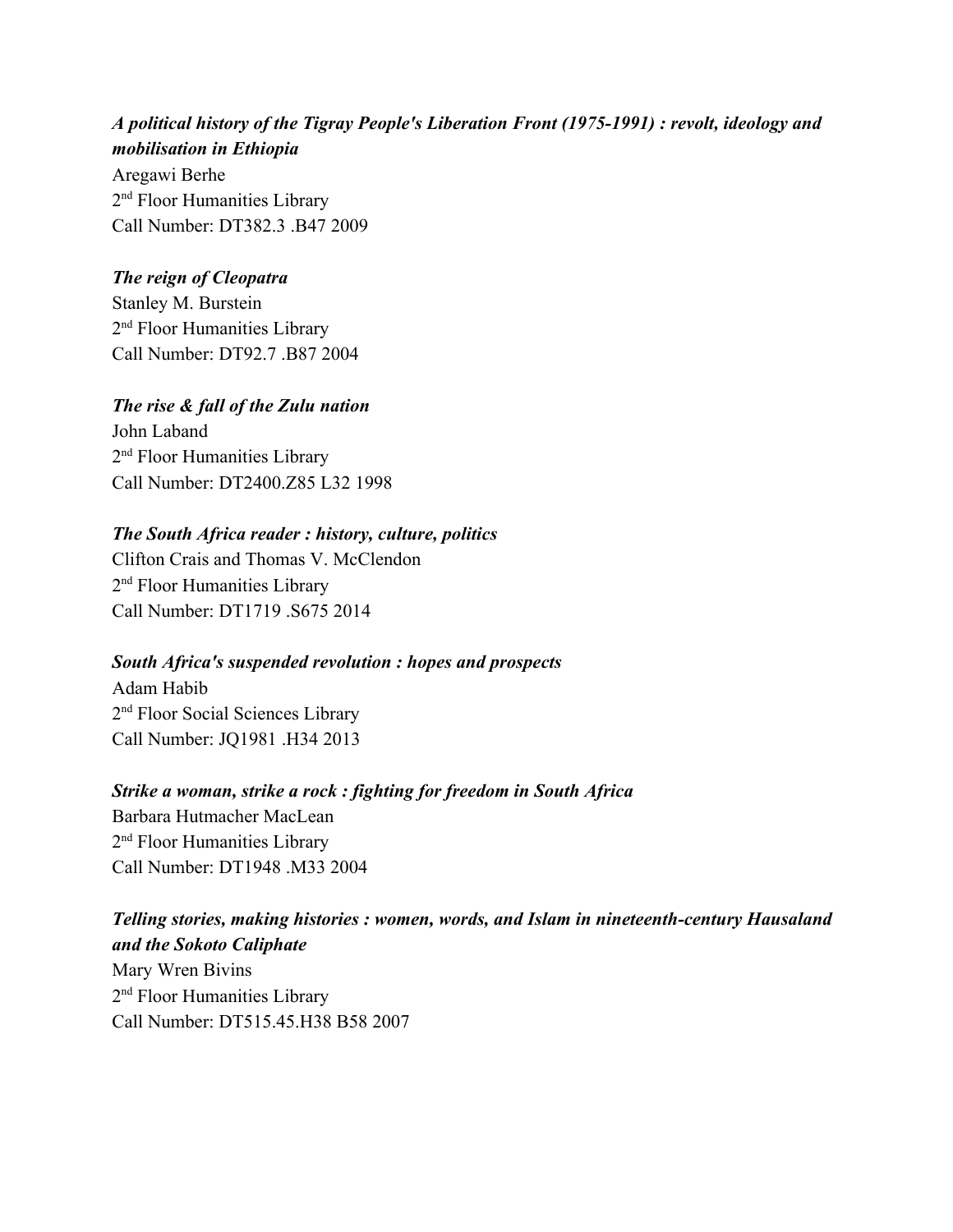*This child will be great : memoir of a remarkable life by Africa's first woman president* Ellen Johnson Sirleaf 2<sup>nd</sup> Floor Humanities Library Call Number: DT636.53.J64 A3 2010

#### *Through African eyes: cultures in change*

Leon E. Clark 2<sup>nd</sup> Floor Humanities Library Call Number:  $DT14$   $C55$  v 2

*Tracks in a mountain range : exploring the history of the uKhahlamba-Drakensberg* John Wright and Aron Mazel 2<sup>nd</sup> Floor Humanities Library Call Number: DT2680.D73 W75 2007

### *Transformational leadership in East Africa : politics, ideology, and community*

Eric Masinde Aseka 2<sup>nd</sup> Floor Humanities Library Call Number: DT432 A84 200

*Who were the pharaohs? : a history of their names with a list of cartouches* Stephen Quirke 2<sup>nd</sup> Floor Humanities Library Call Number: DT61 .Q57 1990

#### *Women and power in post-conflict Africa*

Aili Mari Tripp 2<sup>nd</sup> Floor Social Sciences Library Call Number: HQ1236.5.A35 T75 2015

# *Women leaders in African history*

David Sweetman 2<sup>nd</sup> Floor Social Sciences Library Call Number: HQ1787.A3 S93 1984

#### *The worlds of a Maasai warrior : an autobiography*

Tepilit Ole Saitoti 2<sup>nd</sup> Floor Humanities Library Call Number: DT433.545.M33 S25 1986